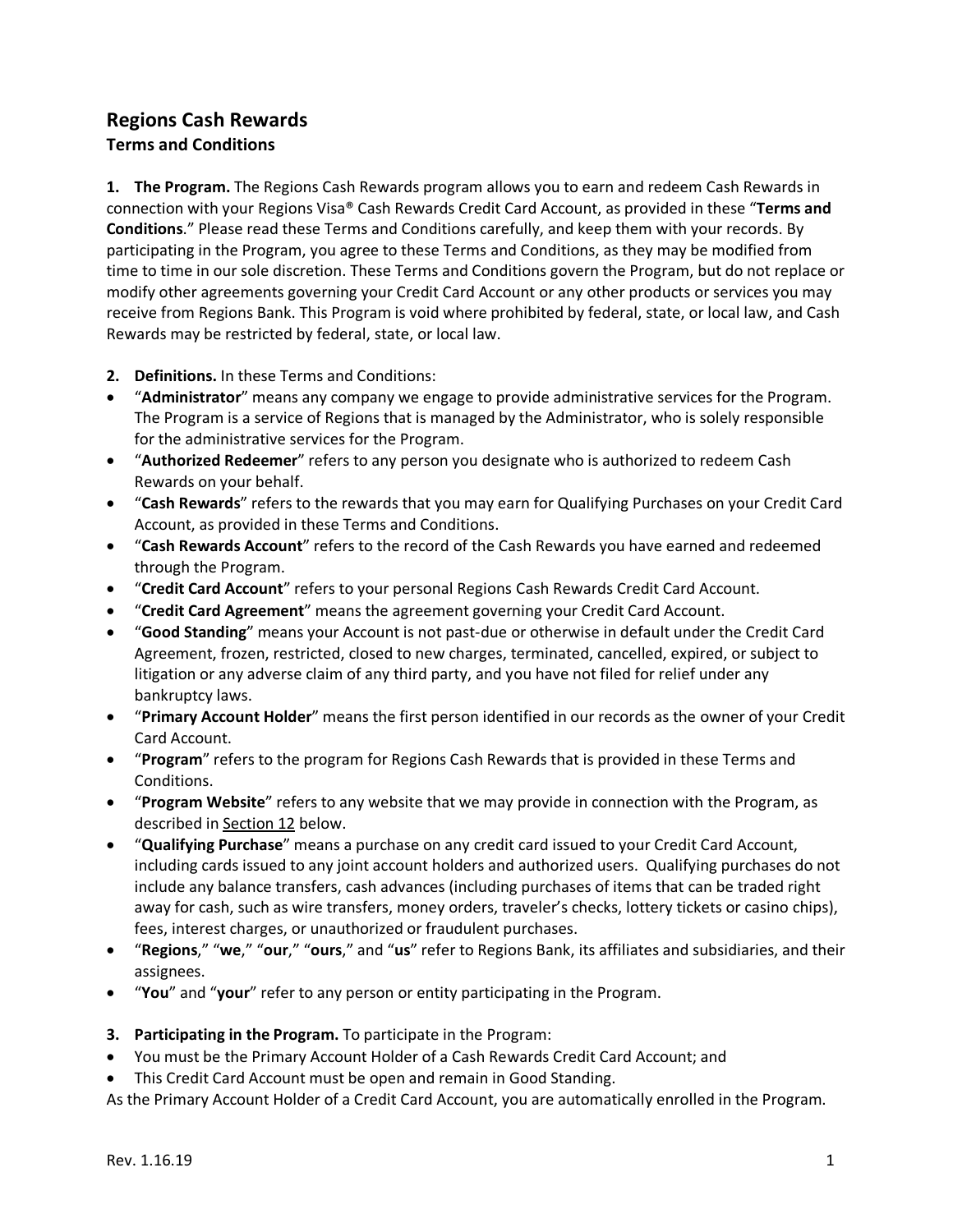**4. Earning Cash Rewards.** Once Regions establishes your Credit Card Account, you may earn Cash Rewards equal to 1.5% of the amount of each Qualifying Purchase, subject to these Terms and Conditions. When calculating the Cash Rewards to be awarded for a purchase, we will round to the nearest penny. From time to time, we may offer special promotions that allow you to earn additional Cash Rewards for certain types or amounts of purchases on your Credit Card Account or for other specified activities. Any such offer will be subject to these Terms and Conditions and any additional terms and conditions provided with the offer.

Cash Rewards earned on a Qualifying Purchase will be credited to your Cash Rewards Account within 10 business days after the charge for that Qualifying Purchase posts to your Credit Card Account. Cash Rewards earned under a special promotion will be credited as provided in the offer. *We reserve the right not to award Cash Rewards for any purchases made while your Credit Card Account is not in Good Standing.*

**5. Redeeming Cash Rewards.** The Primary Account Holder is entitled to redeem Cash Rewards. We may offer the option to allow the Primary Account Holder to designate an Authorized Redeemer. If we choose to make this option available and the Primary Account Holder chooses to designate an Authorized Redeemer using our specified process, the Primary Account Holder agrees to accept full responsibility for all actions taken by the Authorized Redeemer, including the redemption of any and all Cash Rewards by the Authorized Redeemer.

You may redeem Cash Rewards:

- By calling our toll-free number 1-855-575-4640, or
- If we provide a Program Website, by accessing that Program Website through Regions Online Banking.

You may redeem your Cash Rewards only for the payment options we make available to you, and we reserve the right to allow you to redeem Cash Rewards only in the specified amounts that we may establish. For example, we may allow you to redeem Cash Rewards (a) only for either a statement credit to your Credit Card Account, a deposit to the Regions deposit account you designate, or for a check, and (b) only in \$25 increments, with a maximum of \$500 for any single redemption. We may add, remove, or otherwise change these payment options (including any specified amounts) at any time and without prior notice to you. We may impose certain requirements for different payment options. For example, we may require you, in order to receive a payment by check, to have either a valid street address within the 50 United States or the District of Columbia, or an APO/FPO address.

You may redeem Cash Rewards only if your Cash Rewards Account shows that you have the amount of Cash Rewards that are required for the amount of cash to be provided to you. When you redeem Cash Rewards, we will subtract the amount of the required Cash Rewards from your total accumulated Cash Rewards balance as shown on your Cash Rewards Account. We will subtract the older Cash Rewards before subtracting the more recently awarded Cash Rewards. Cash Rewards that have not yet been credited to your Cash Rewards Account are not available and cannot be redeemed. Cash Rewards cannot be bought or sold, and except as provided in Section 13, cannot be transferred. Neither the Administrator nor Regions will be liable for errors, omissions, or delays in the handling or delivery of cash redemptions*.*

## *We reserve the right to prohibit or otherwise restrict redemption of Cash Rewards if your Credit Card Account is not in Good Standing. We also reserve the right but assume no obligation, in the event you*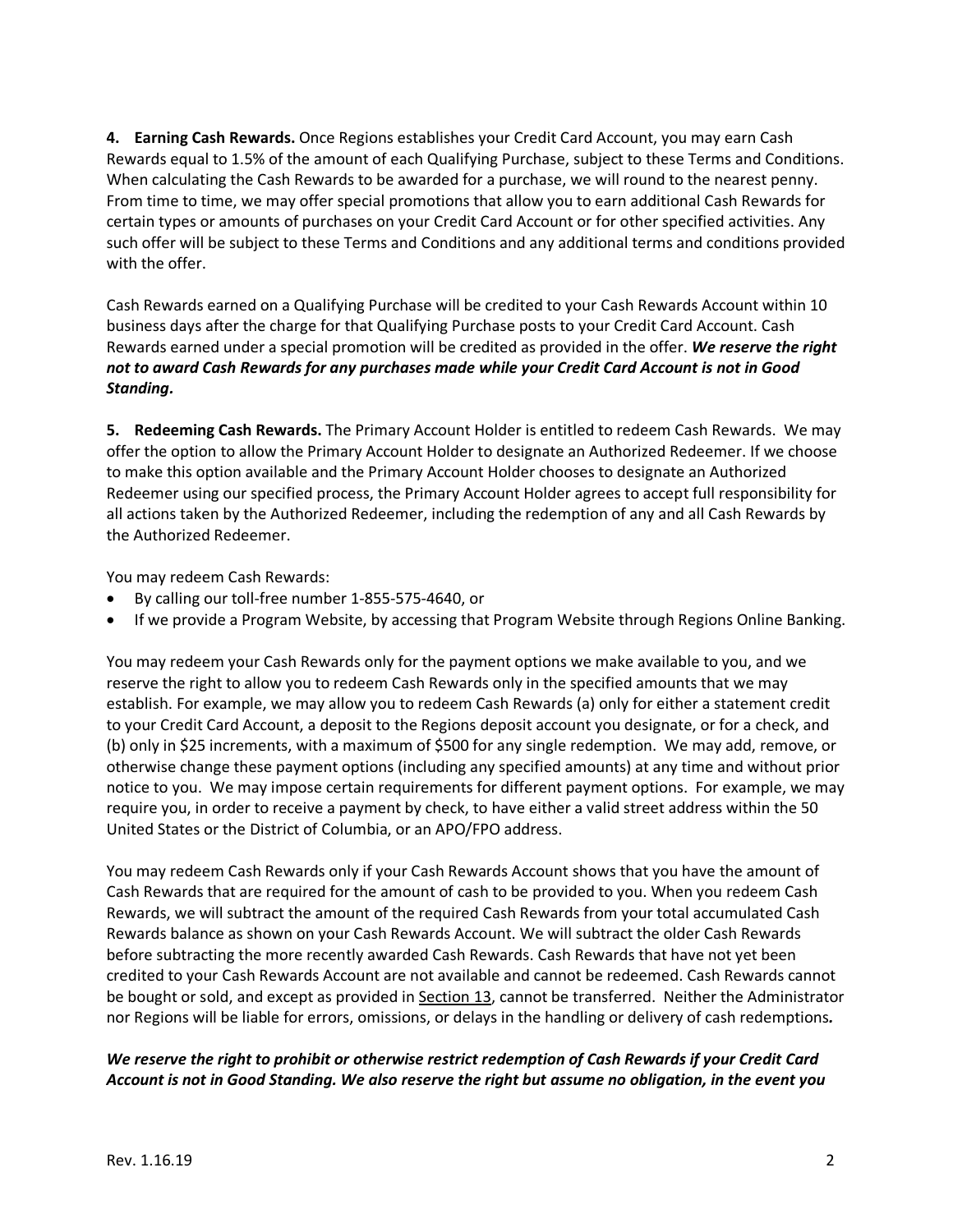## *file for relief under any bankruptcy laws, to recoup part or all of the debt owed on your Credit Card Account by applying the value of any Cash Rewards in your Cash Rewards Account to this debt.*

**6. Statement of Cash Rewards.** Your Cash Rewards Account will show your current Cash Rewards balance, as well as the Cash Rewards you recently have earned and redeemed. You may access your Cash Rewards Account:

- By calling our toll-free number 1-855-575-4640, or
- If we provide a Program Website, by accessing that Program Website through Regions Online Banking.

You must report any errors in your Cash Rewards Account that are related to Cash Rewards earned, adjusted or redeemed within 60 days after the date of the error. The date of an error is either the date that the Cash Rewards in question are posted to or adjusted from your Cash Rewards Account, or the date on which Cash Rewards that you earned should have been (but were not) posted to your Cash Rewards Account. Any alleged errors regarding your Cash Rewards Account are not considered billing disputes on your Credit Card Account. We have no obligation to correct any errors reported after this 60-day period. We will not be liable for any damages resulting from any failure to credit Cash Rewards to your Cash Rewards Account in a timely manner.

Regions and the Administrator reserve the right to adjust your Cash Rewards Account at any time to correct any Cash Reward balances, including the right to reverse any Cash Rewards that were credited in error and/or not legitimately earned in accordance with these Terms and Conditions. In the event that any already redeemed Cash Rewards are reversed, you agree that Regions also may reverse any statement credits on your Credit Card Account and/or cash deposited to a Regions deposit account for the redemption of those Cash Rewards. Regions' decisions regarding the adjustment of Cash Rewards shall be final.

**7. Expiration of Cash Rewards.** Unredeemed Cash Rewards will expire no earlier than 48 months after they are earned. Each year any unredeemed Cash Rewards that you earned at least 48 months ago will expire on the last day of the month in which your Credit Card Account was opened and you were automatically enrolled in the Program.

**8. Tax Liability and Fees.** You will be responsible for any federal, state, or local taxes resulting from your earning or redeeming Cash Rewards. Regions reserves the right, in its sole discretion, to add, change or reduce the fees or charges that may be assessed in connection with any Cash Rewards or the Program generally, as described in Section 9 below.

**9. Program Changes and Termination.** The Program is offered at the sole discretion of Regions. We reserve the right, in our sole discretion and at any time: (a) to terminate or suspend the Program, in whole or in part; and (b) to add, delete, or otherwise change any provisions of these Terms and Conditions, including changes to fees and charges, changes to the activities by which Cash Rewards may be earned, changes to the amount of Cash Rewards earned for making Qualifying Purchases or any new activity, and changes that may reduce or cancel the redemption value of Cash Rewards credited but not yet redeemed. If we change the Terms and Conditions to provide Cash Rewards for a new activity, no Cash Rewards will be awarded for the new activity that occurred prior to the effective date of the change. We may change the Terms and Conditions without prior notice to you. By continuing to participate in the Program following the change, you are accepting the changes to the Terms and Conditions. You may obtain the current version of the Terms and Conditions:

• By calling our toll-free number 1-855-575-4640 and requesting a copy, or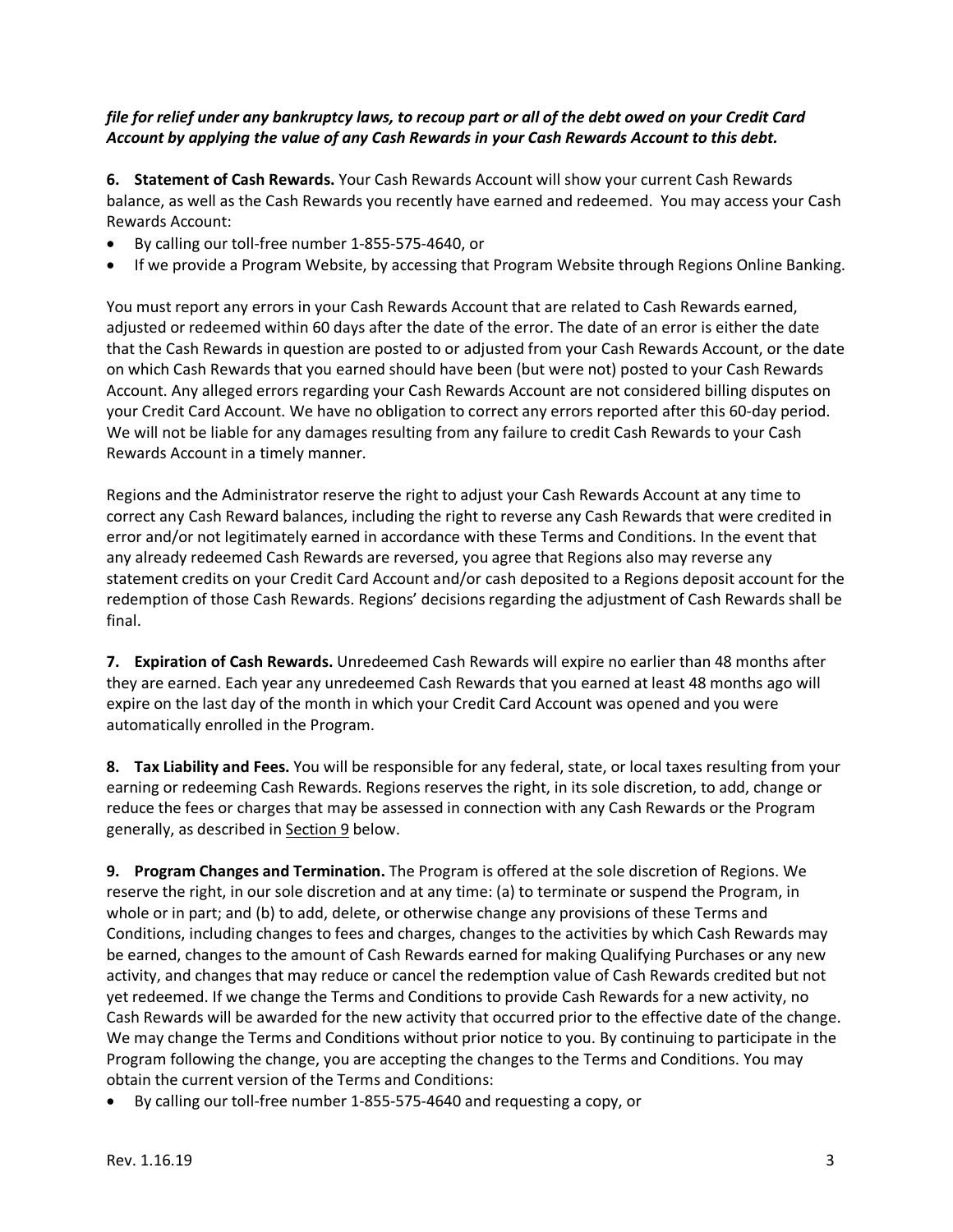• If we provide a Program Website, by accessing that Program Website through Regions Online Banking, where a copy is posted.

Your participation in the Program will terminate automatically if (i) you cease to be the Primary Account Holder for your Credit Card Account, or (ii) your Credit Card Account is closed to new transactions for any reason, whether by you or us. We reserve the right to terminate your participation in the Program and/or to invalidate all or a portion of your Cash Rewards, whether or not credited to your Cash Rewards Account: (i) if, at any time, you have a negative balance of Cash Rewards in your Cash Rewards Account, (ii) in the event of any suspected or actual abuse or fraud relating to the earning or redemption of Cash Rewards, and/or any violation of these Terms and Conditions (including any attempt to sell, exchange, encumber or transfer Cash Rewards); or (iii) upon your death. These rights are in addition to any other legal or equitable remedy that may be available to Regions under applicable law.

**10. Forfeiture of Cash Rewards.** In the event we terminate the Program or your Credit Card Account is closed to new transactions (whether by you or us), within the 90 days following termination or Account closing you may redeem any Cash Rewards that have been credited to your Cash Rewards Account, unless your ability to redeem has been restricted, as permitted by Section 5. *Except as otherwise required by applicable law, you will forfeit any Cash Rewards that have not been redeemed by the end of this 90 day period.* 

**11. Limitations on Liability.** The Administrator is an independent contractor and is not affiliated with Regions. You agree that neither Regions nor the Administrator is liable for (i) the loss, theft, or destruction of any cash you receive by redeeming Cash Rewards, or (ii) any expired Cash Rewards. To the fullest extent permitted by law, (i) Regions and/or the Administrator shall have no liability for typographical errors and/or omissions in any Program materials or for disagreements or disputes between or involving you and any other holders or authorized users on any Credit Card Account regarding Cash Rewards, including the redemption or use of Cash Rewards, and (ii) you release, discharge, and hold harmless Regions and the Administrator from all liability for any loss or other damages arising from or relating to your participation in the Program. You agree to bring any claim under these Terms and Conditions within one (1) year after the cause of action arises, and agree that any such claim or cause of action not brought within this one-year period may be barred.

**12. Use of the Program Website.** We may, in our sole discretion, provide a Program Website. If we provide a Program Website, you can access the Program Website by logging in to Regions Online Banking and clicking on the link for the Program. To log in to Regions Online Banking, you first must enroll in this online service. As provided more fully in the agreement for Regions Online Banking, you agree to maintain the confidentiality of any online ID, password, personal code or other credentials that are selected by or issued to you to access Regions Online Banking. If provided, the Program Website will provide information regarding the Program and give you online access to your Cash Rewards Account.

**13. Assignment.** You may not transfer or assign your Cash Rewards or any other Program benefits. We have no obligation to allow you to assign or otherwise transfer your Cash Rewards or any other Program benefits. If we choose to offer you the option to transfer any Cash Rewards or other Program benefits, any transfer will be subject to our terms and conditions for the assignment.

**14. Arbitration.** Any and all disputes arising out of or related to the Program will be resolved through Arbitration in accordance with the Arbitration provision of the Credit Card Agreement.